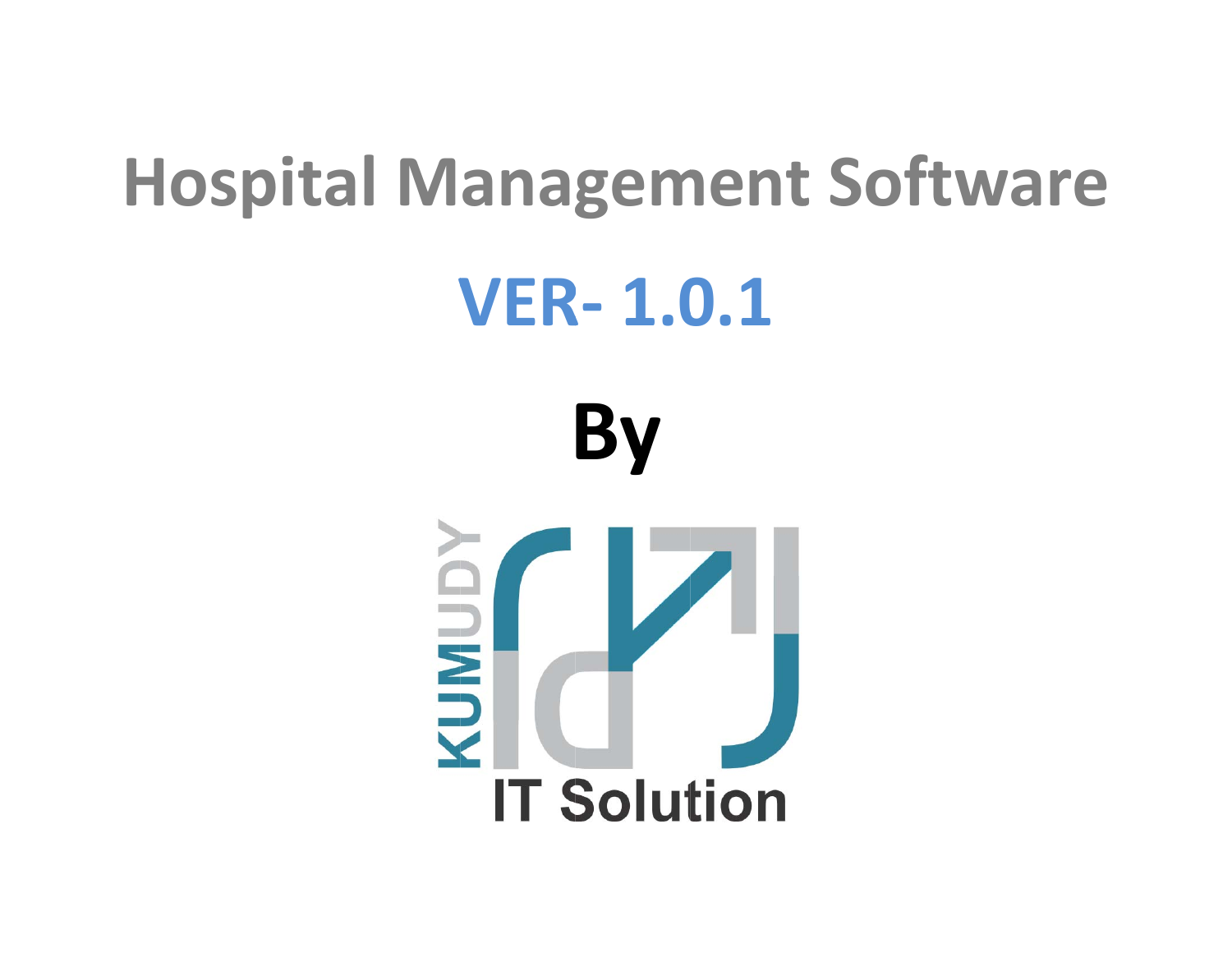**This software is easy to use and user friendly "Hospital Management Software". It has all those modules which are essential to run <sup>a</sup> hospital smoothly. The latest version of HMS 1.0.1 includes following features and modules.**

### **Features**

- $\checkmark$ **Sober Design**
- $\checkmark$ **User Friendly Interface**
- $\checkmark$ **Easy Working process**
- $\checkmark$ **System Friendly& some more.**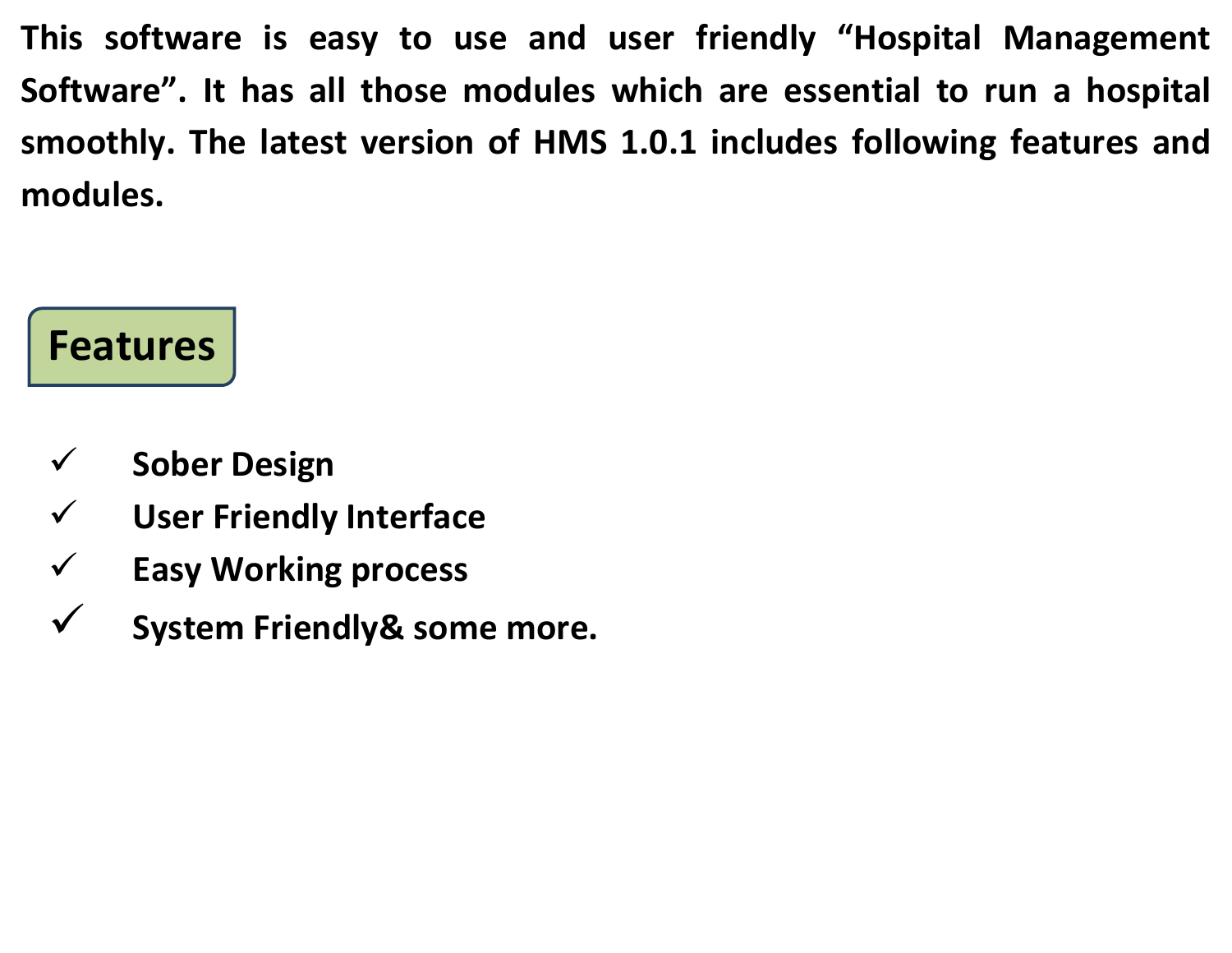**Modules**

#### **Setting/Master Entry**



**Setting offers you to setup your hospital before handling this software easily and smoothly with option like Hospital Detail, Departments, Designation, Specialization, Doctor, Room, Bed & other.**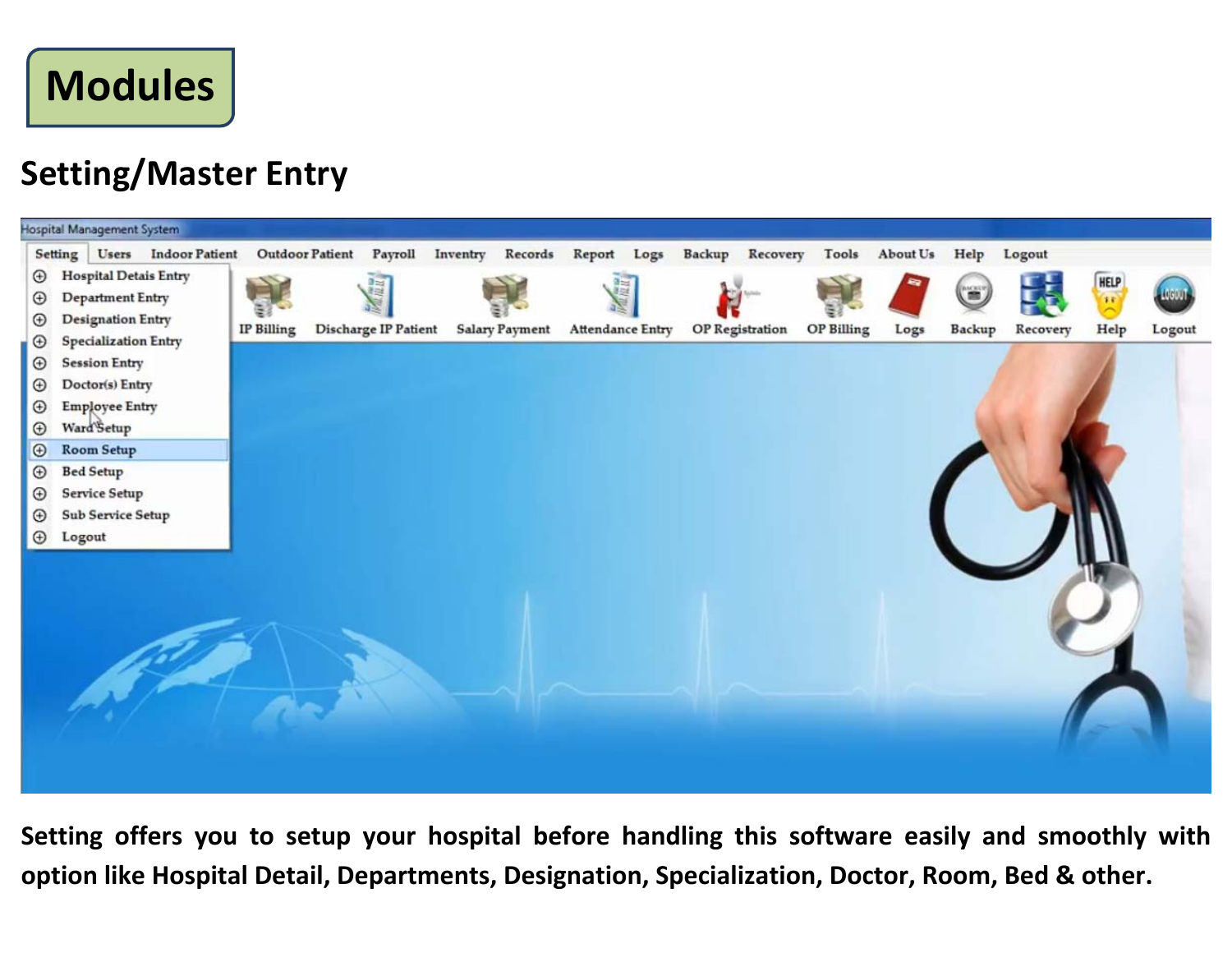#### **Users Registration**

| Setting Users          | Hospital Management System<br><b>Indoor Patient</b> | <b>Outdoor Patient</b>   | Payroll<br>Inventry | Records  | Report Logs | Backup Recovery   | Tools | About Us<br>Help     | Logout           |                                           |
|------------------------|-----------------------------------------------------|--------------------------|---------------------|----------|-------------|-------------------|-------|----------------------|------------------|-------------------------------------------|
| <b>COM</b><br>مشطنما   |                                                     |                          | Manu                |          | 眉           | Golfadha          |       | $\left($ = $\right)$ |                  | <b>HELP</b><br>$\mathcal{L}_{\mathbf{F}}$ |
| <b>IP</b> Registration | <b>Bed Shifting</b>                                 | <b>User Registration</b> |                     |          |             |                   |       |                      |                  |                                           |
|                        |                                                     | <b>User Details</b>      |                     |          |             |                   |       |                      |                  |                                           |
|                        |                                                     | User ID                  |                     |          |             | New               |       |                      |                  |                                           |
|                        |                                                     | User Type                |                     |          |             | Save              |       |                      |                  |                                           |
|                        |                                                     | Password                 |                     |          |             | <b>Author</b>     |       |                      |                  |                                           |
|                        |                                                     | Name                     |                     |          |             |                   |       |                      |                  |                                           |
|                        |                                                     | Contact No.              |                     |          |             | Close             |       |                      |                  |                                           |
|                        |                                                     | Email                    |                     |          |             |                   |       |                      |                  |                                           |
|                        |                                                     |                          |                     |          |             |                   |       |                      |                  |                                           |
|                        |                                                     |                          |                     |          |             |                   |       |                      |                  |                                           |
|                        |                                                     | User ID<br>$\frac{1}{P}$ | <b>User Type</b>    | Password | Name        | <b>Contact No</b> | Email |                      | Joinning<br>Date |                                           |

**User Registration gives ease to Admin of the hospital to register Users who will work over this software. Unauthorized access will be terminated immediately.**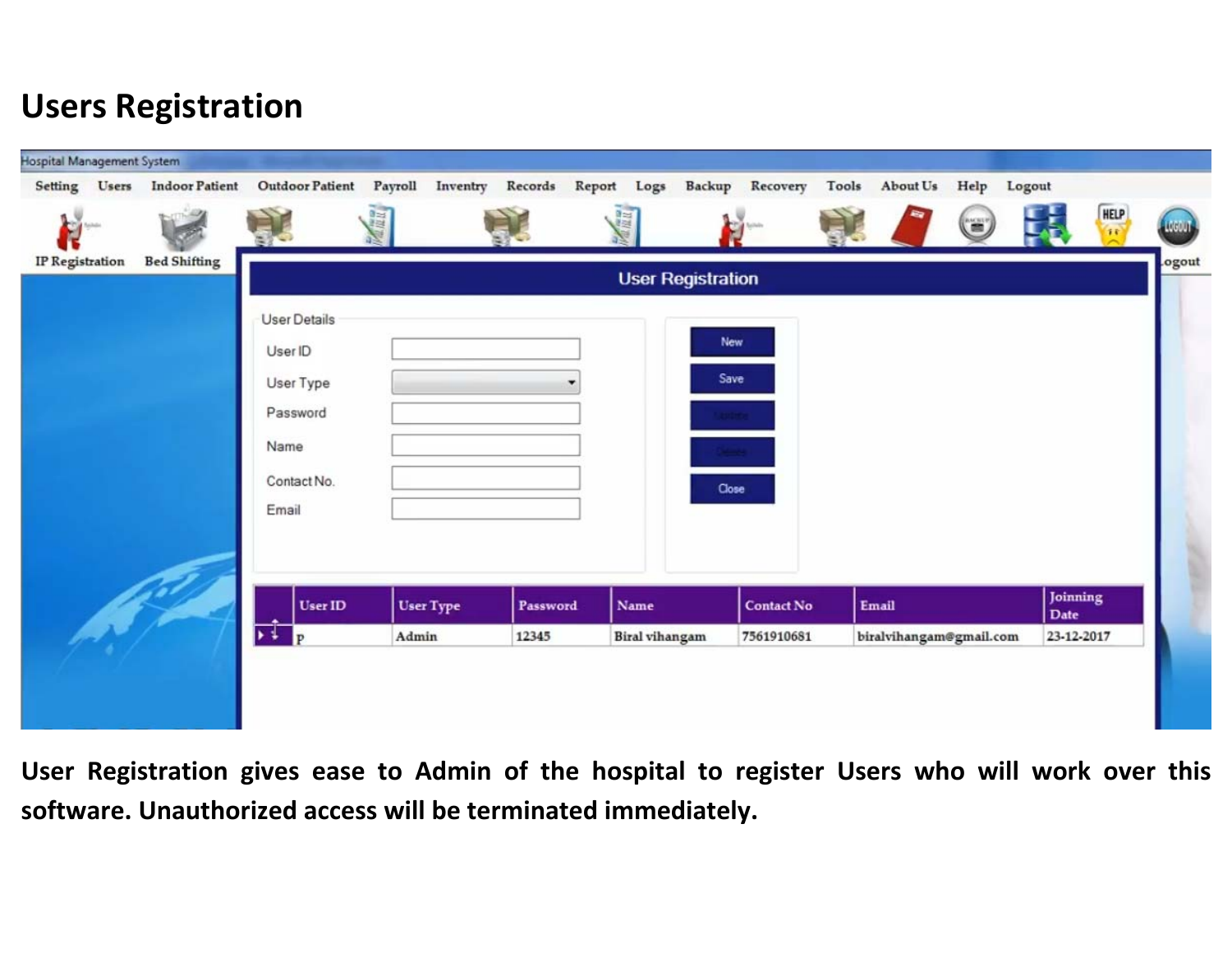#### **IndoorPatient**



**Indoor Patient menu can be used to register Indoor Patient, Receipt Voucher, Bed Shifting, Billing, and Patient Discharge.**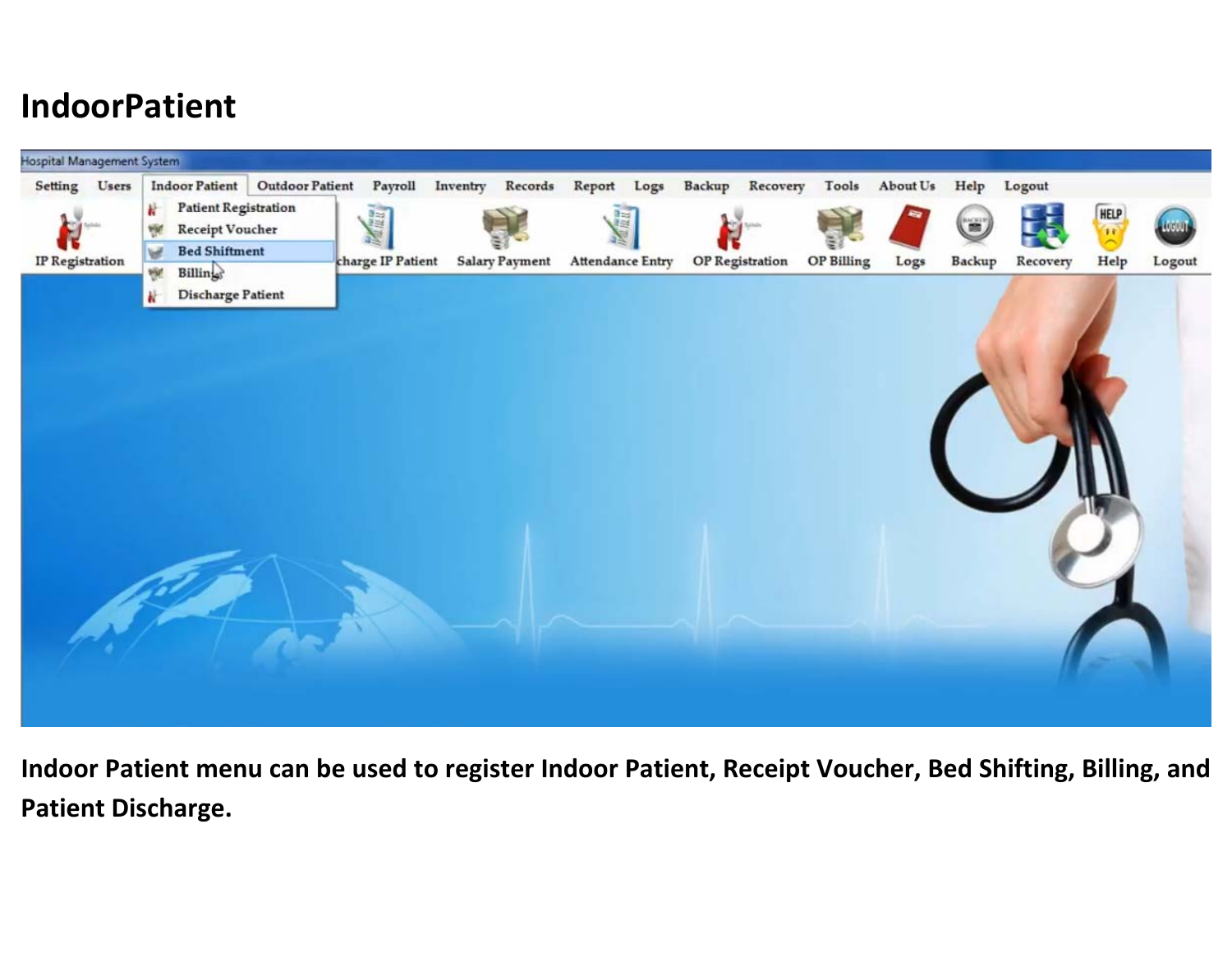#### **OutdoorPatient**



**Outdoor Patient menu give ease to manage daily patient with their billing.**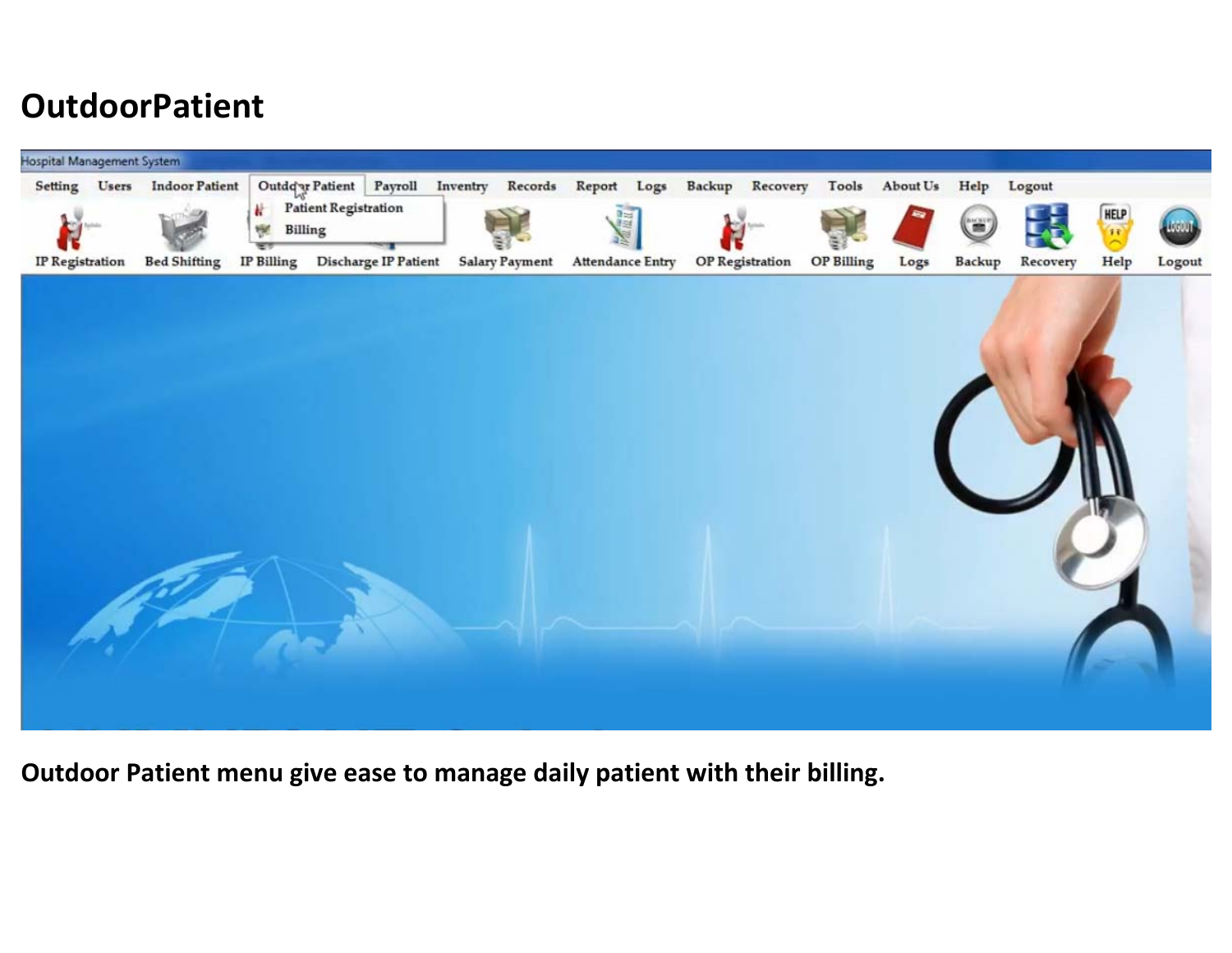#### **Payroll**



**Payroll menu is mainly for the admin or for those who involve in employee management, includes Employee Attendance, Employee Advance Payment and Employee Salary Payment.**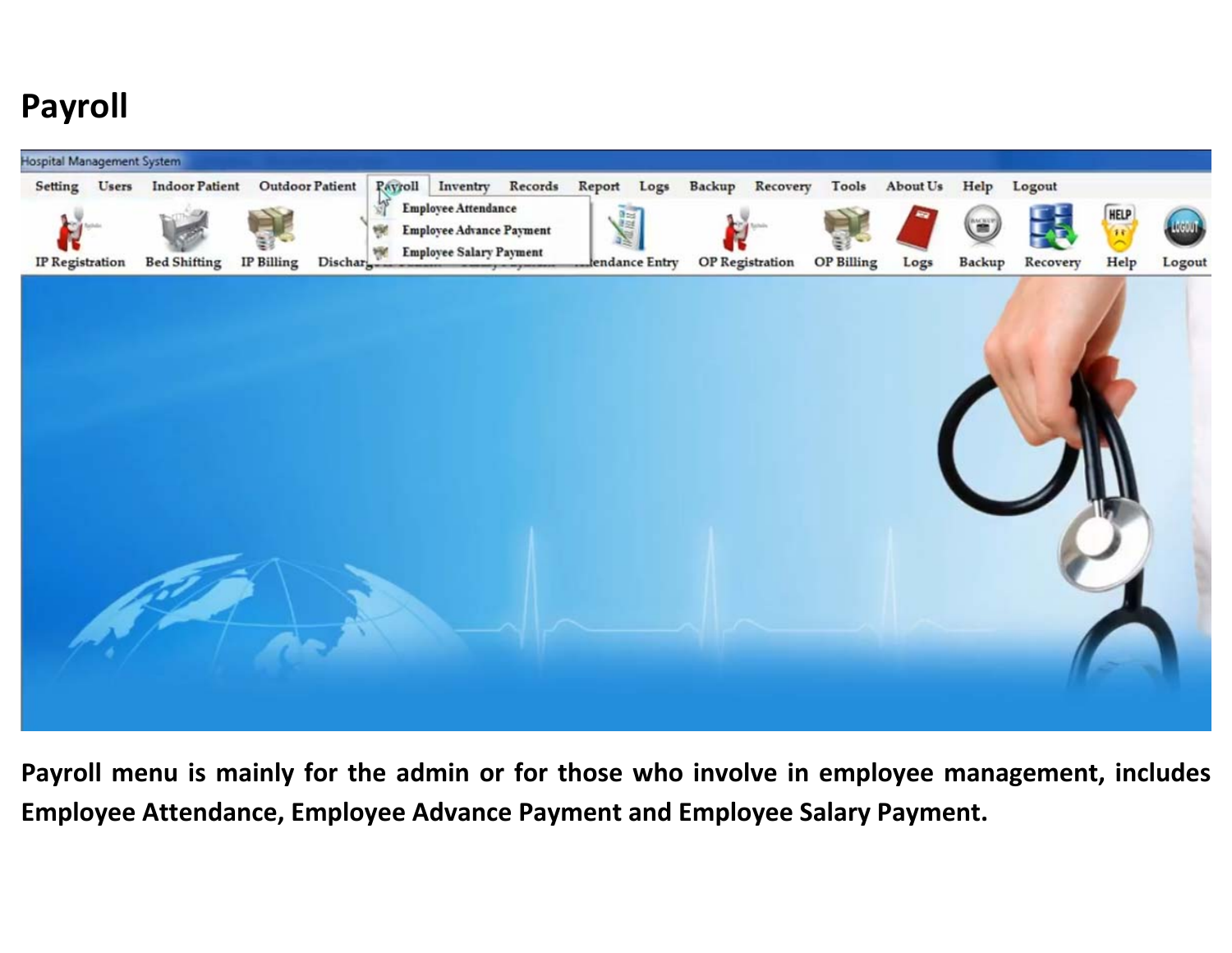#### **Inventory**



**Inventory menu have Purchase and Expense sub‐menu and is used on daily basis.**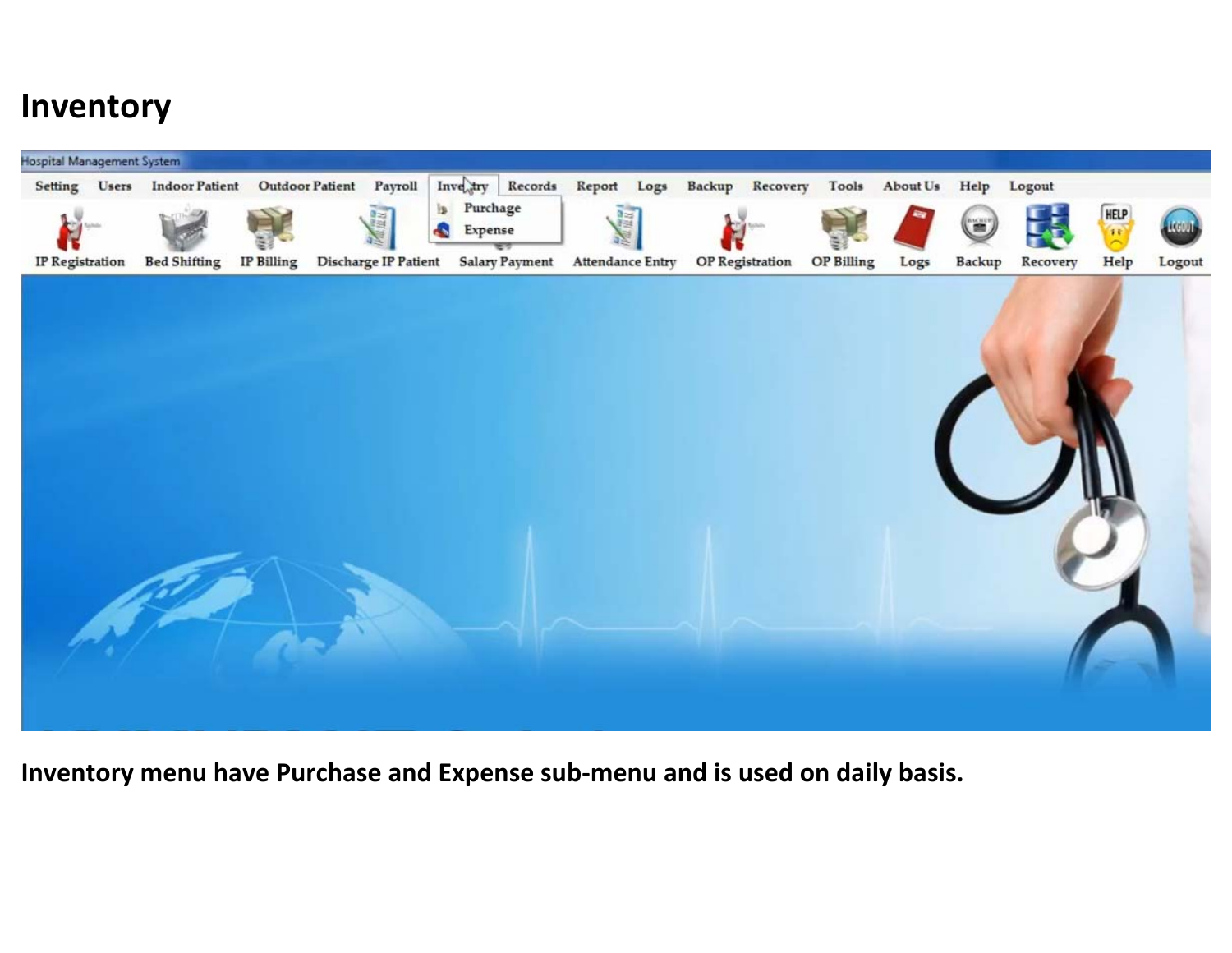#### **Records**



**Records menu have high value as admin or authorized person can view different records related with Patient (Indoor/Outdoor), Employee (Attendance/Advance Payment/Payment), Purchase & Expense.**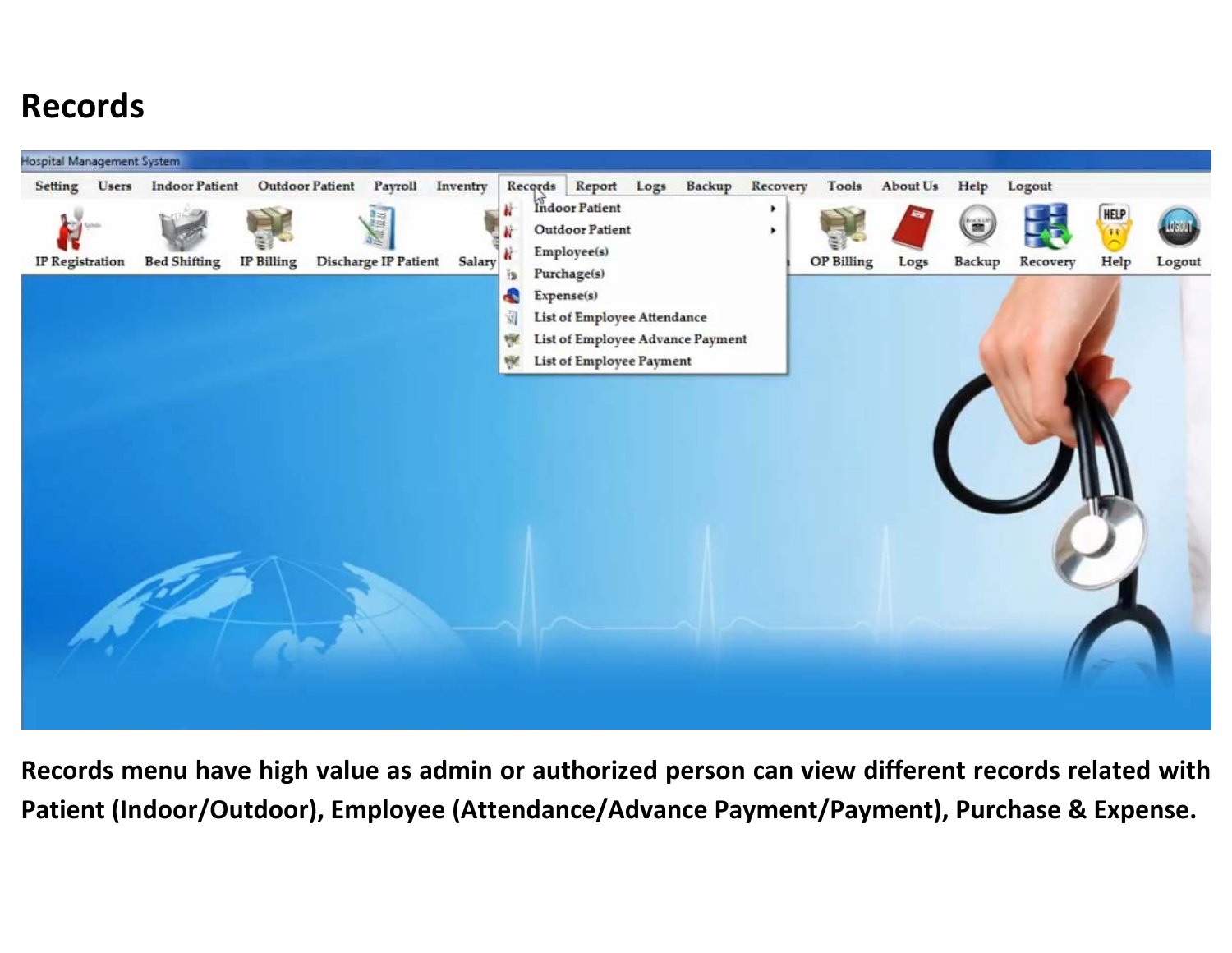

**Whereas Indoor Patient sub menu have records of Registered Patient, Payment voucher, Billing, Discharge Patient.**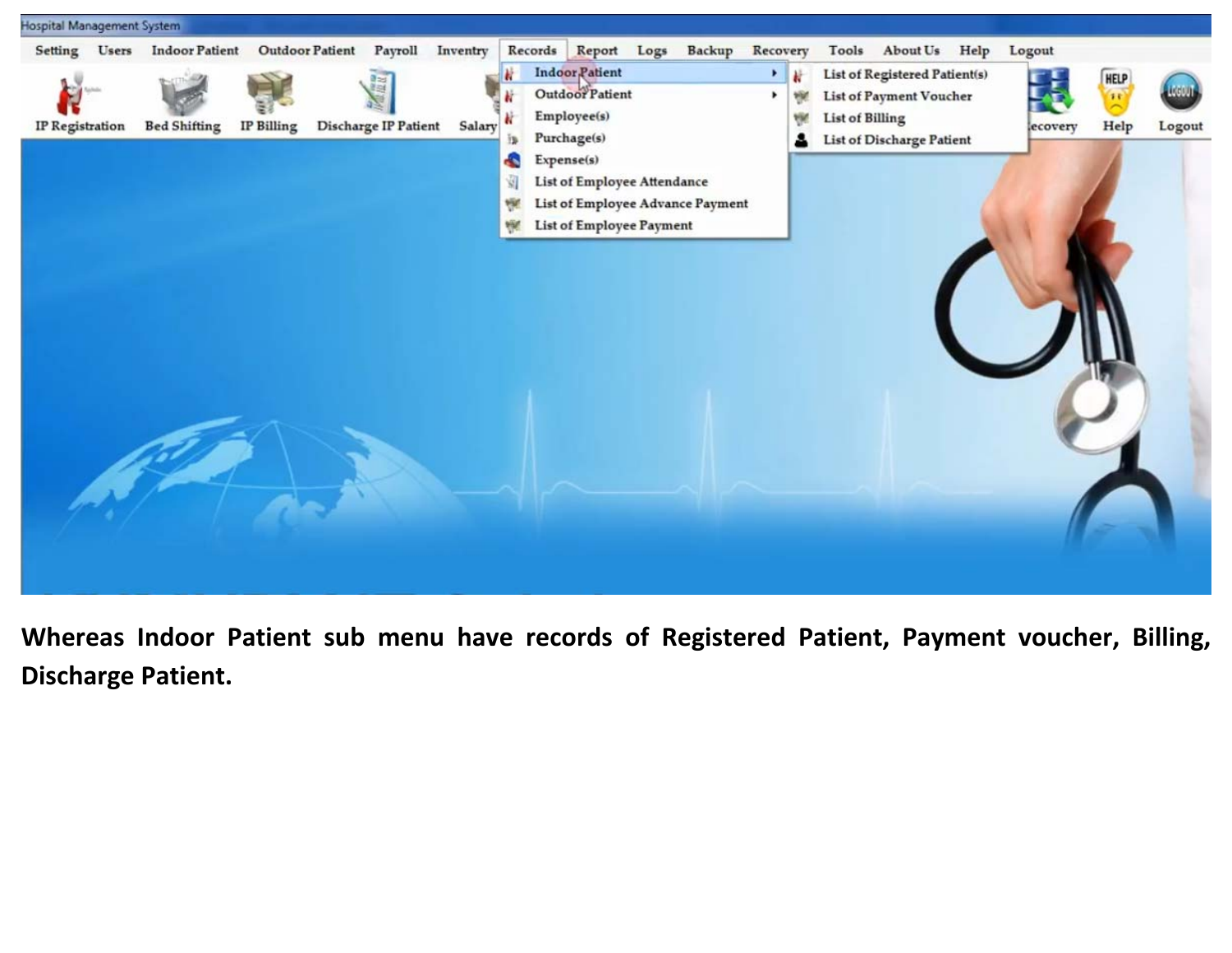

**And Outdoor Patient sub menu have records of Outdoor Patient & Billing.**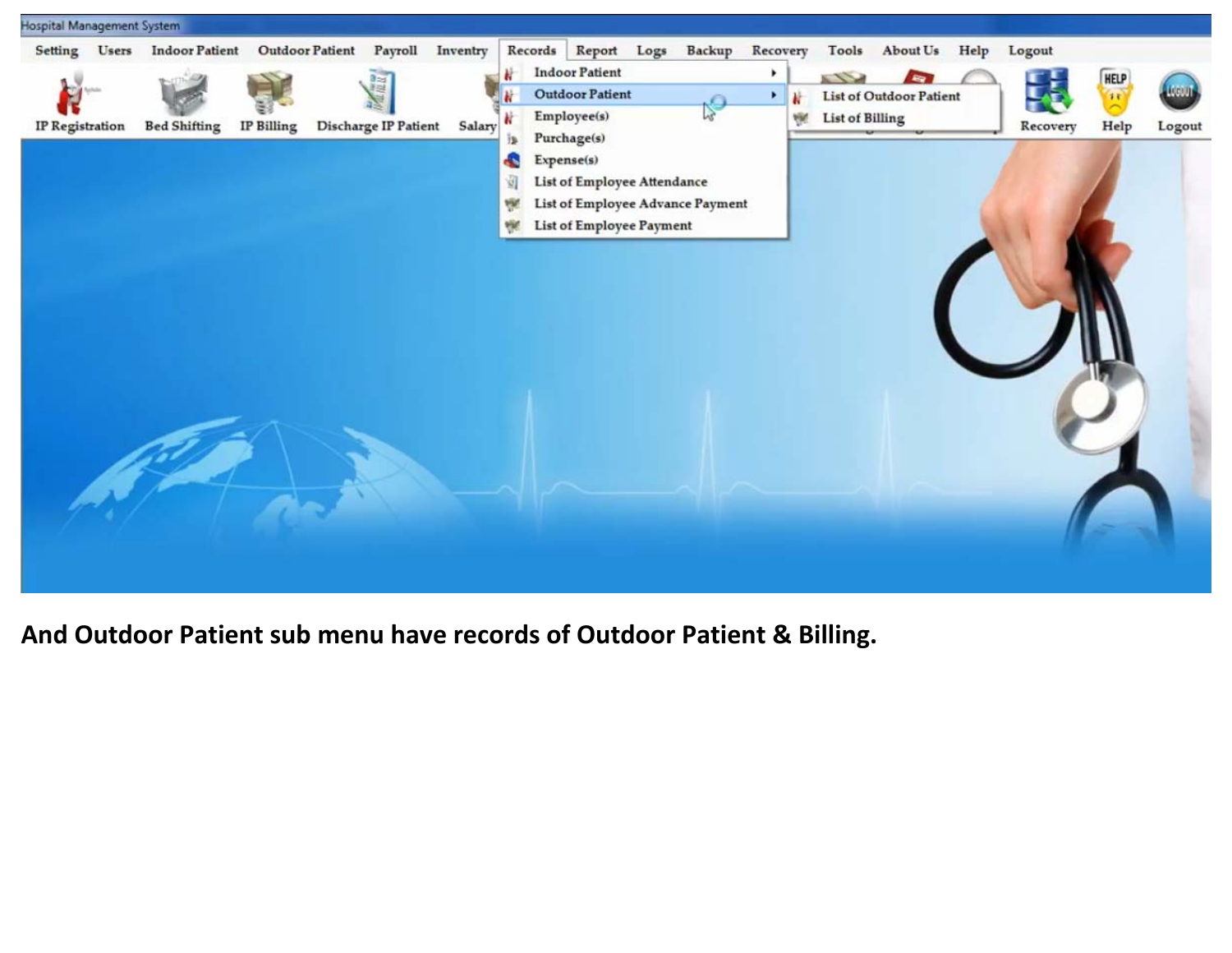#### **Reports**



**Report menu show insights of Indoor Patient, Outdoor Patient, Employee Report, Purchase Report & Expenditure Report.**